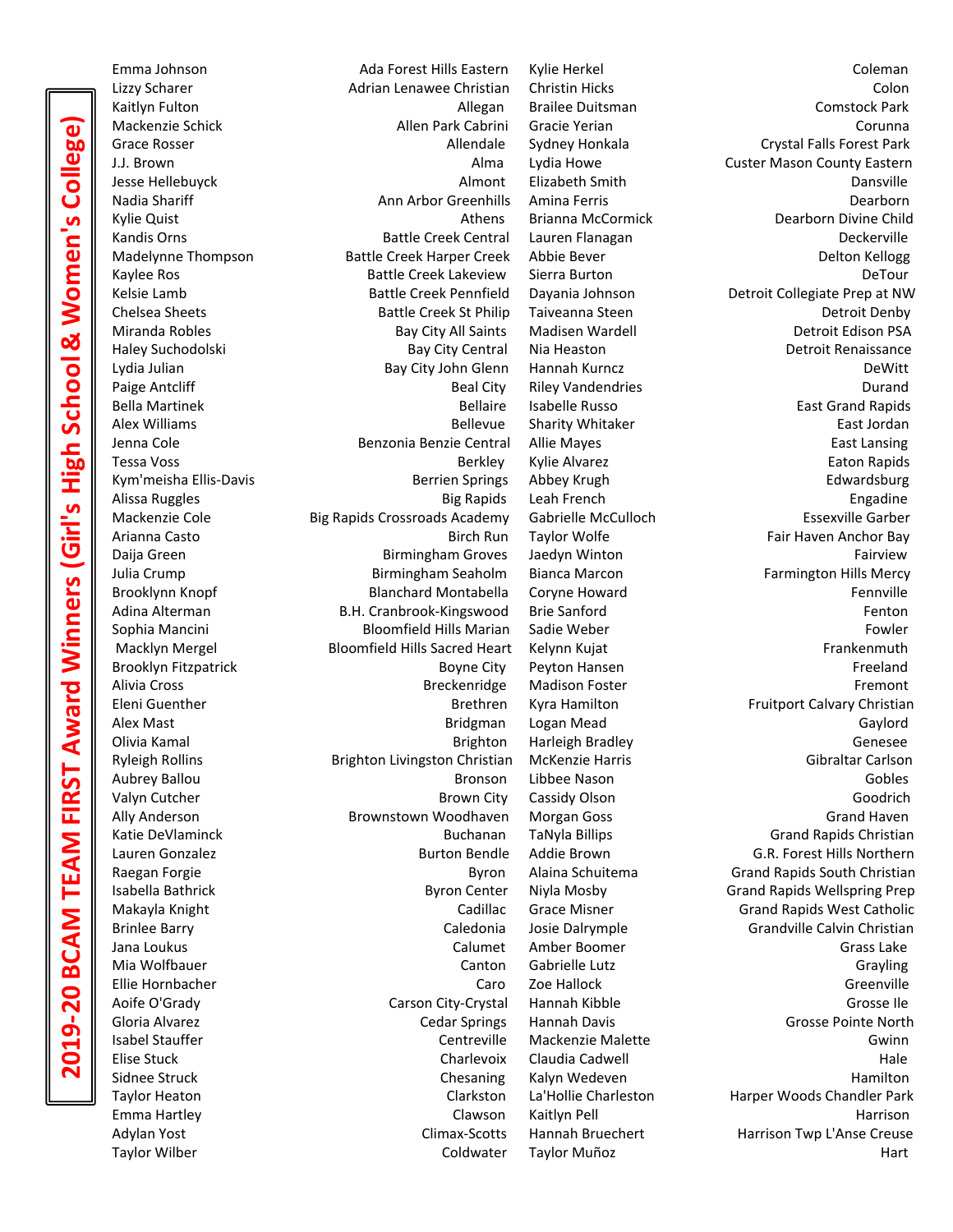Rachel Everett **Memphis Hartland Courtney Carlson** Memphis Olivia Green **Mendon Mendon** Haslett Payton Griffith Mendon **Mendon** Chloe Watson **Michigan Center** Hemlock Shealyn Tripp **Michigan Center** Michigan Center Emily Mackie **Emily Mackie Emily Mackie Academy** Bella VanTil Middleville Thornapple Kellogg Ellie Zomer Holland Renee Mulvaney Midland Elise Wyma Holland Christian Caroline Holdeman Midland Calvary Baptist Kaley Hendrick **Michland Holland West Ottawa** Kourtney Fischer Midland Down Midland Dow Olivia VanHorn Homer Lily Shaw Milford Allie Zalis **Microsoft Community Community Community** Hopkins Phynix Rickett Microsoft Mio AuSable Simi Parhar Hudson Taylor Lintemuth Morley Stanwood Kylie Tubergen Tubergen Hudsonville Zena Latunski Kylie Tubergen Morrice Claire Mongrain **Iron Mountain Teah Peterson** Muslemens Mt Clemens Kayla Koski **Ishpeming** Samantha McDonald Mt Pleasant Sacred Heart Meghan Johnson **Ishpeming Westwood** Megan DeLong Muskegon Mona Shores Kierra Henderson **Ithaca** Leah Lowry **Communist Communist Communist Communist Communist Communist Communist Communist Communist Communist Communist Communist Communist Communist Communist Communist Communist Communist Comm** Chloe Pryson **Negaunee** Jackson Lumen Christi Morgan Carlson **Negaunee** Negaunee Mylie Debacker **New Lothrop Caela Bushre New Lothrop New Lothrop** New Lothrop New Lothrop Stephanie Bolthouse and the Stephanie Bolthouse and the Stephanie Bolthouse and the Stephanie Bolthouse and Newaygo Sydney Townsend The Subsetter Johannesburg-Lewiston Morgan Warren Niles Niles Marissa Lehman **Marissa Lehman** Jonesville Kennedy Byrd **Niles Brandywine** Kenna Durian Kalamazoo Christian McKenna Galloway North Farmington Megan Redmond **Kalamazoo Hackett** Madison Sermak Madison Serman Megan Redmond Okemos Shelby Knoblock **Kinde-North Huron Miranda Barnes** Missense Clivet Madeline Bies **Madeline Bies** Checkama Kingsley Hanna Hughes **Madeline Bies** Onekama Danielle Crisman **National Communist Communist Communist Communist Communist Communist Communist Communist Communist Communist Communist Communist Communist Communist Communist Communist Communist Communist Communist Commu** Taylor Sanregret L'Anse Anna Roy Oscoda Tekoa Marshall Lake City Madison Cunningham Ovid-Elsie Audrey Smith **Call Communist Communist Communist Communist Communist Communist Communist Communist Communist Communist Communist Communist Communist Communist Communist Communist Communist Communist Communist Communist Com** Kristine Possehn Lake Odessa Lakewood Madison Pilecki Oxford Natalie Parsons Lakeview Natalie Shellberg Parma Western Madison Volz **Christian Brynn Warner Christian** Brynn Warner Pellston Pellston Ja Mya Suttles **Lansing Eastern** Emily Nurenberg **Pewamo-Westphalia** Pewamo-Westphalia Talia Bills Lansing Everett Darcy Bennin Pickford Jordan Olko Lapeer Erin Donnelly Plymouth Tatum Kareck Leland Lauren Fiedler Port Huron Becca Horan **Example 2** Cleroy Pine River Megan McDaid Portage Central Portage Central Alicia Laster **Lincoln Park Brooke Hoag Portage Northern** Portage Northern Portage Northern Sydney Hammis Linden Lake Fenton Ava Gruber Portland Kelly Peyton **Livonia Franklin** Elizabeth Schurer **Livonia Franklin** Elizabeth Schurer Cuincy Josie Piergentili **Livonia Stevenson** Brayleigh Butts **Reading** Reading Reading Jena Lyon Lowell Olivia McDavid Redford Westfield Prep Hannah Boes **Riverview Ludington Isabelle Sawicki** Riverview Riverview Julia Sullivan Mackinaw City Giovanna Kalaj Rochester Hannah Toutant **Macomb Dakota** Nicole Shore **R.H. Lutheran Northwest** Nicole Shore **R.H.** Lutheran Northwest Taryn Fether **Manchester Kendall Kuhl** Rochester Hills Stoney Creek Leah Stickney **Manistee Catholic Central** Christina Andrews **Rogers City** Rogers City Jasmine Book Manton Lola Rahhal Romeo Liliana Valkner **Maple City Glen Lake** Elizabeth Gahman Romulus Summit Academy North Alexis Tibbs Marcellus Michonni Ward Roseville Avery Osterland **Marine City Alia DeVantier** Marine City Alia DeVantier Royal Oak Gillian Gordon **Marine City Cardinal Mooney** Peyton Moreau **Saginaw Heritage** Saginaw Heritage Elizabeth Rohling **Marlette Alexis Leyrer** Saginaw MI Lutheran Seminary Averie Kelly **Marquette** Cindy Burg Saginaw Nouvel Saginaw Nouvel Saginaw Nouvel Elizabeth Dowell Marshall Faith Peplinski Saginaw Valley Lutheran Kelsey DeMann **Martin Emily Wilczynski** Martin Emily Wilczynski Saline Mackenzie Fleming The Communication of Marysville Grace Francoeur Camero Sand Creek Abigail Owens **Mattawan** Emma Walker **Mattawan** Emma Walker Saugatuck McKenna Gilde McBain Savannah Seath Schoolcraft Jenna Kuperus **McBain Northern MI Christian** Brianna Allen Scottville Mason County Central